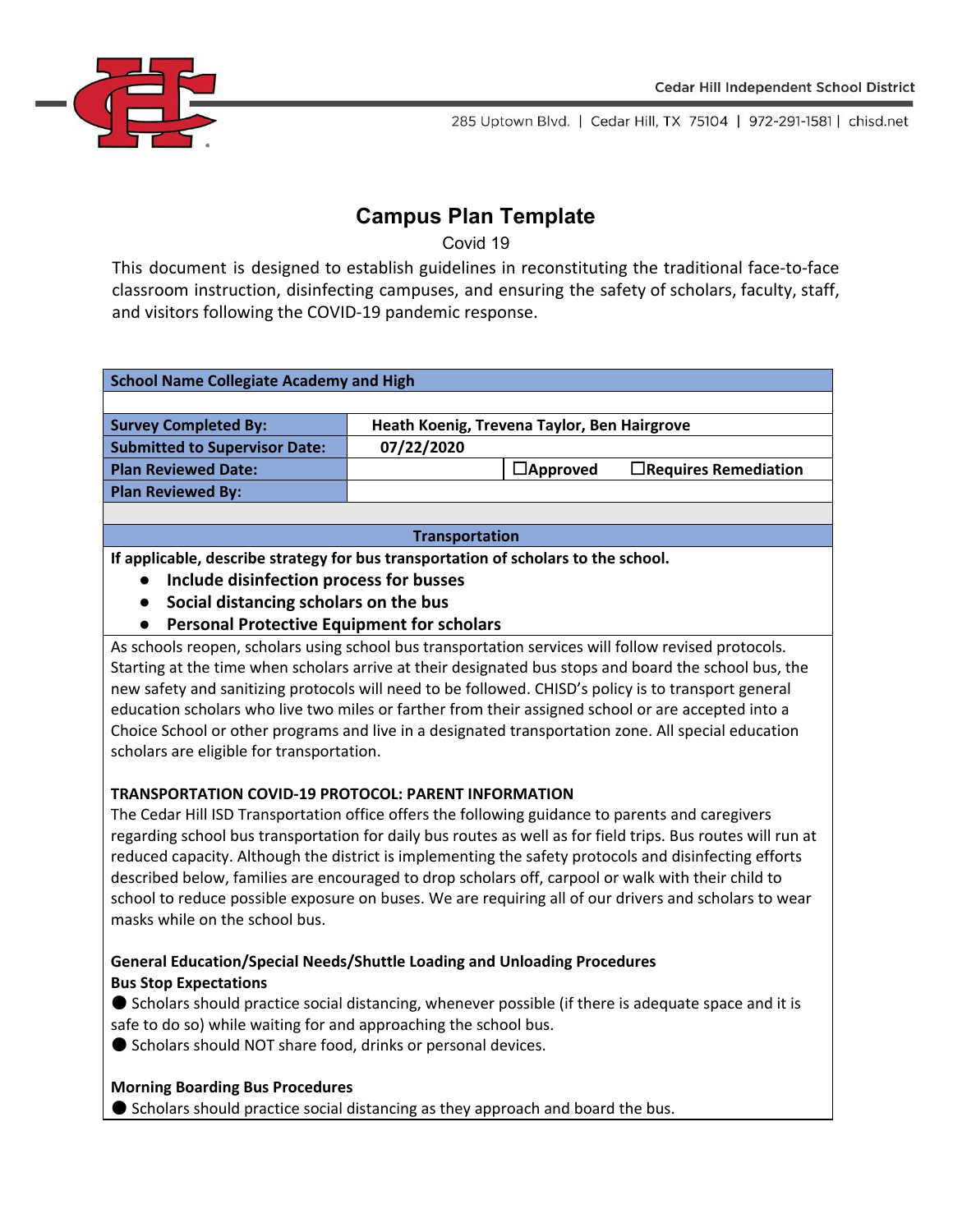

- Use hand sanitizer (provided near the bus stairwell).
- $\bullet$  Seating: Scholars will be seated starting from the back seats, then toward the front.  $\circ$ Considerations for siblings and younger scholars mixed with older students
- Bus in motion rules: Standard Cedar Hill ISD bus rules apply.
- Scholars should NOT share food, drinks or personal devices.

#### **Unloading at Campus**

- Unloading will start from the front to the back.
- Scholars should practice social distancing and follow campus guidelines.

#### **Afternoon Campus Boarding Bus Procedures**

- Scholars should practice social distancing as they approach and board the bus.
- Use hand sanitizer (provided near stairwells).
- Seating: Scholars will be seated starting from the back seats then toward the front.
- Considerations for siblings and younger scholars mixed with older students
- Bus in motion rules: Standard Cedar Hill ISD bus rules apply.
- Scholars should NOT share food, drinks or personal devices.

#### **Unloading at Bus Stop**

- Unloading will start from the front to the back.
- Scholars should practice social distancing and avoid gathering in groups of 10 or more.
- Scholars should NOT share food, drinks or personal devices.

#### **Disinfecting Protocol**

## **Between each AM & PM Campus drop-off**

● School bus drivers, bus assistants and staff will spray and wipe down seats and high-touch items with disinfecting spray.

● Bus seating areas will be disinfected after each bus route, particularly high-touch surfaces such as bus seats, steering wheels, knobs and stairway handrail.

● When possible, bus windows will be open to allow outside air to circulate in the bus.

#### **Weekly Deep Disinfecting Process**

● Deep cleaning of the bus will occur once a week with a special disinfectant.

## **BUS ARRIVAL & DISMISSAL**

#### **Scholar Arrival**

● Scholars will load and unload the bus at staggered times at the direction of the bus driver.

● As scholars depart from the bus, they should immediately walk into the building and designated area for morning arrival.

● Scholars will not congregate with other students after exiting the bus.

● Scholars should maintain appropriate social distance guidelines as they enter the building and report to designated waiting areas.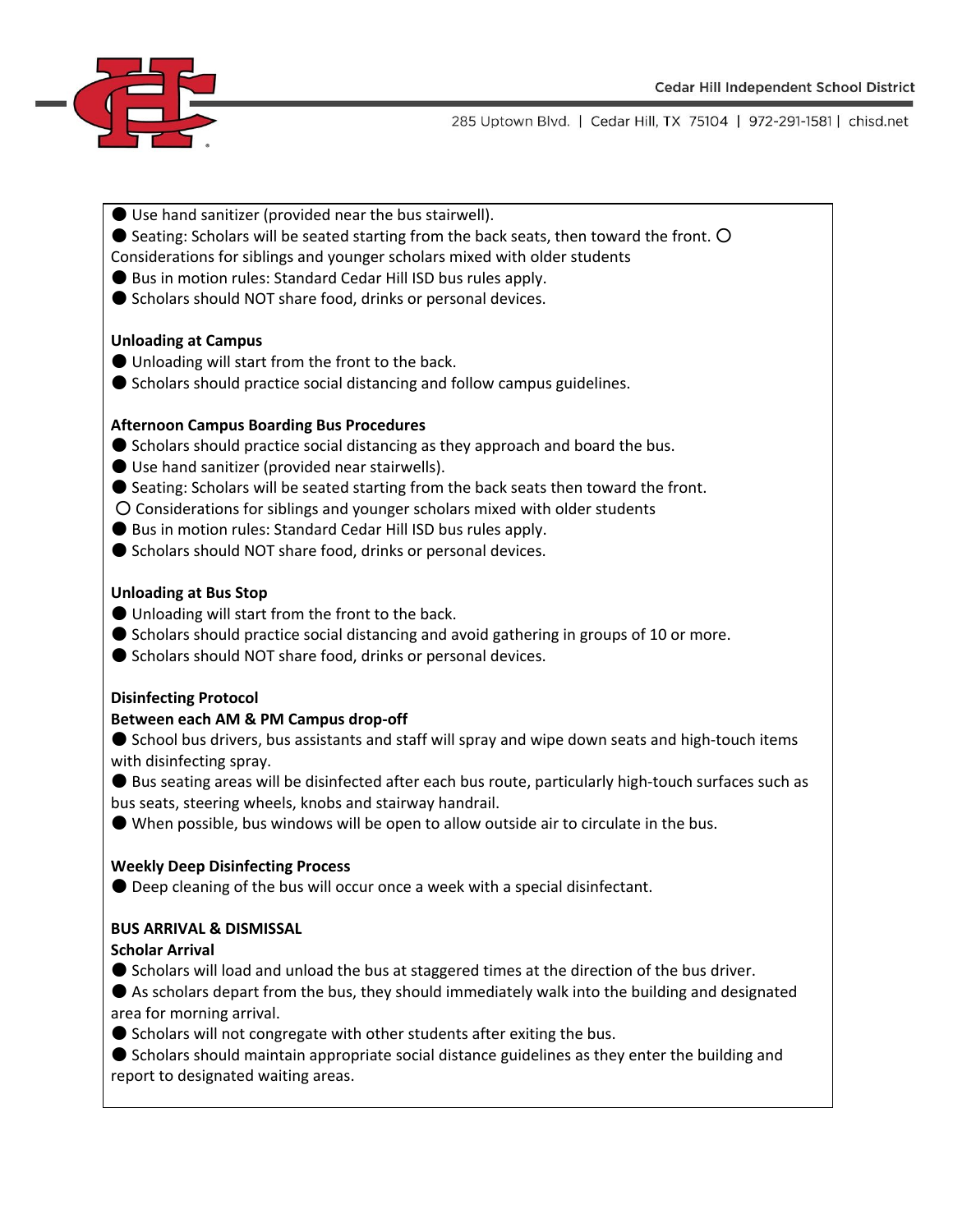

### **Dismissal**

- Scholars will wait in a designated "pre-loading" area for each bus to arrive.
- Scholars will load onto the bus at staggered times at the direction of the bus driver.
- Scholars will maintain current social distance guidelines as they load and are seated for the duration of the bus ride home.
- When possible, parents should help with student supervision at the bus stop.

#### **Teacher/Staff**

● Assigned staff will supervise arrival and dismissal and ensure that students are wearing masks and direct students to waiting areas.

● Staff will ensure social distancing during arrival and dismissal.

● During dismissal, teachers will supervise designated pre-loading areas for scholars waiting for the bus to arrive.

#### **Ingress/Egress**

**Describe the control of ingress/egress for the school. This should be very detailed due to the expected increase in parents bringing scholars to school.**

**Arrival:** Separate entrances will be utilized for car riders (Door #15), scholar drivers (Door #1C), bus riders (Door #12 ), walkers (Door #1C ), and staff (Door #1C). Staff members will be assigned to supervise scholars who report to multiple areas for morning arrival (gym, cafeteria, library, large spaces). Scholars will go straight to their designated areas. Parents will not be allowed to walk their scholars to class.

**Dismissal**: Campus will designate staggered dismissal groups. Separate exits will be utilized for walkers (Door #1C), car riders (Door #15-The hall between the cafeteria and Door #15 will be marked in 6 ft increments.), scholar drivers (Door #1C), and bus riders (Door #12). We will dismiss 12th grade down to 6th grade. Sanitizer stations will be placed at each exit and scholars will be encouraged to sanitize hands prior to exit.

## **Campus visitors**

Virtual meetings/phone calls will be held when possible to minimize visits to campus. When visits are necessary, access will be limited to the front office. Visitors will be screened and must wear facial masks, and we will follow all steps in the District Blueprint.

#### **Health Survey**

**Describe how health surveys will be performed prior to entering the facility.**

## **1. Teacher and staff**

Teachers and staff will be required to complete a self-screening process prior to entering campus.

## **From CHISD Blueprint***:*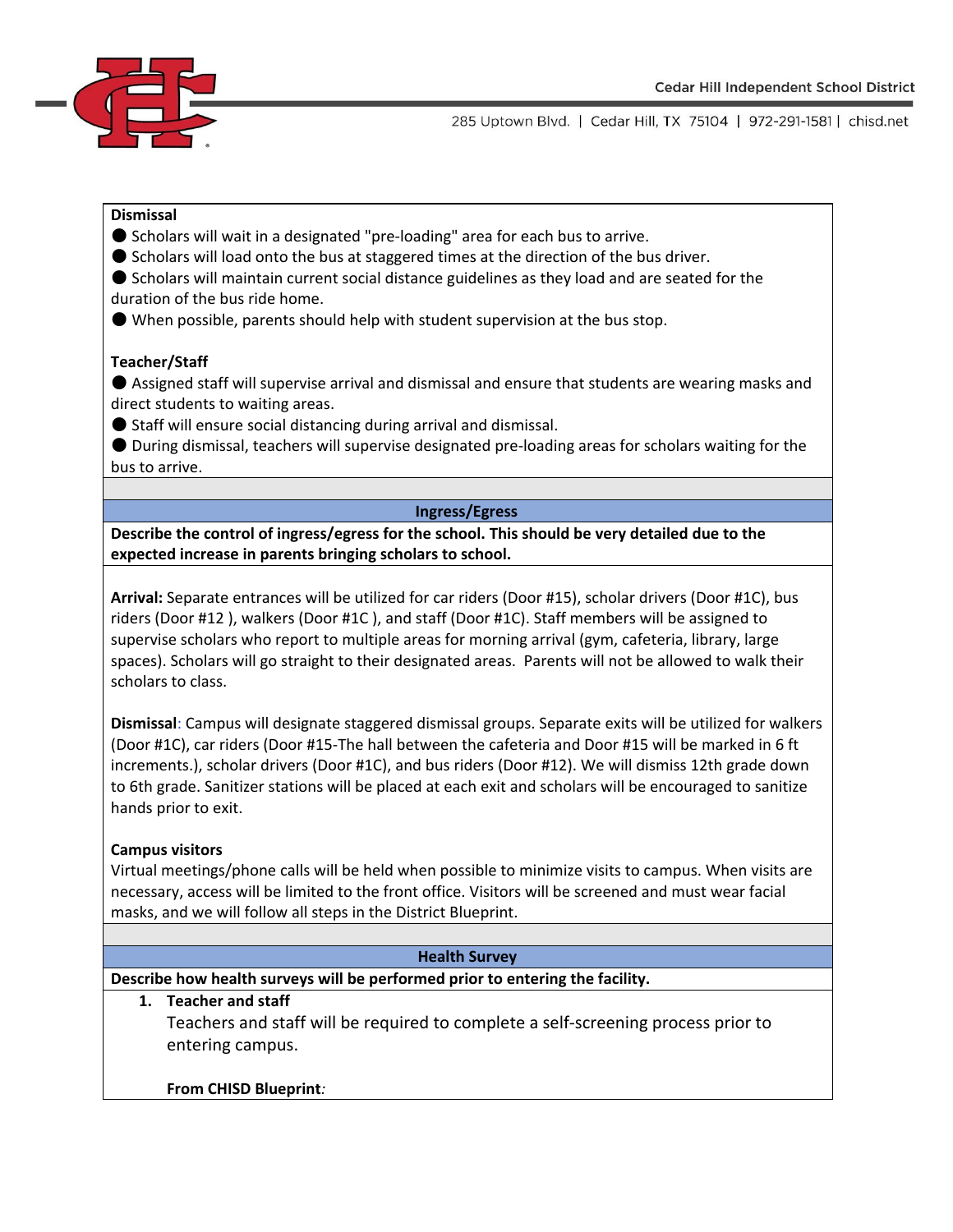

|         | Campus staff is required to complete the self-screening questions located at every entry point<br>and scan the QR code upon entry.                                                                                                                                                                                                                                                                                                                                                                                                                                                                                                                                                                                                                                                                                                                                                                                                                                                                                                                                        |
|---------|---------------------------------------------------------------------------------------------------------------------------------------------------------------------------------------------------------------------------------------------------------------------------------------------------------------------------------------------------------------------------------------------------------------------------------------------------------------------------------------------------------------------------------------------------------------------------------------------------------------------------------------------------------------------------------------------------------------------------------------------------------------------------------------------------------------------------------------------------------------------------------------------------------------------------------------------------------------------------------------------------------------------------------------------------------------------------|
|         | Staff are required to have masks on when entering the building and ensure that they<br>ensure that scholars are wearing masks in the hallways and in classrooms.<br>Staff will dismiss scholar cohorts using staggered scholar release into halls from these<br>areas.                                                                                                                                                                                                                                                                                                                                                                                                                                                                                                                                                                                                                                                                                                                                                                                                    |
| 2.      | <b>Scholars -</b><br>A parent or guardian will be required to screen their children for COVID-19 symptoms each<br>day prior to sending them to school. Parents will need to take their child's temperature daily.<br>Additional screening may be conducted during the school day.<br>Parents must ensure they do not send a child to school on campus if the child has COVID-19                                                                                                                                                                                                                                                                                                                                                                                                                                                                                                                                                                                                                                                                                           |
|         | symptoms or is lab-confirmed with COVID-19.<br>From CHISD Blueprint:                                                                                                                                                                                                                                                                                                                                                                                                                                                                                                                                                                                                                                                                                                                                                                                                                                                                                                                                                                                                      |
|         | Scholars are required to wear facial coverings.                                                                                                                                                                                                                                                                                                                                                                                                                                                                                                                                                                                                                                                                                                                                                                                                                                                                                                                                                                                                                           |
|         | <b>Expectations for facial coverings are here.</b>                                                                                                                                                                                                                                                                                                                                                                                                                                                                                                                                                                                                                                                                                                                                                                                                                                                                                                                                                                                                                        |
|         | ● Wash hands or use hand sanitizer upon arrival.<br>Campuses must plan for entry, exit, and transition procedures that<br>reduce large group gatherings (of scholars and/or adults) in close<br>proximity.<br>● Scholars will be assigned to report to a specific area and will be<br>expected to adhere to schedules for morning arrival.<br>It is required that scholars and staff wear masks when entering the<br>building and waiting in the designated waiting area.<br>Scholars should choose seats that have empty space between them, with a distance of 6 ft.<br>● Scholars are expected to stay seated until they are dismissed by a<br>staff member.<br>● Scholars can utilize the bathroom, but the number of scholars who<br>enter will be limited to 2 scholars at a time. Scholars must observe<br>social distancing while in the bathroom.<br>Scholars must wash hands after leaving. If the bathroom door is<br>not propped, scholars are encouraged to use paper towels when<br>opening a door.<br>List the Contact Tracing team members on your campus |
|         | Emergency Team: Heath Koenig, Benjamin Hairgrove, Trevena Taylor, SaLilliam McDaniel, Tamara                                                                                                                                                                                                                                                                                                                                                                                                                                                                                                                                                                                                                                                                                                                                                                                                                                                                                                                                                                              |
| Jackson |                                                                                                                                                                                                                                                                                                                                                                                                                                                                                                                                                                                                                                                                                                                                                                                                                                                                                                                                                                                                                                                                           |
|         | List Isolation plan for the school. It should include the room number and persons responsible                                                                                                                                                                                                                                                                                                                                                                                                                                                                                                                                                                                                                                                                                                                                                                                                                                                                                                                                                                             |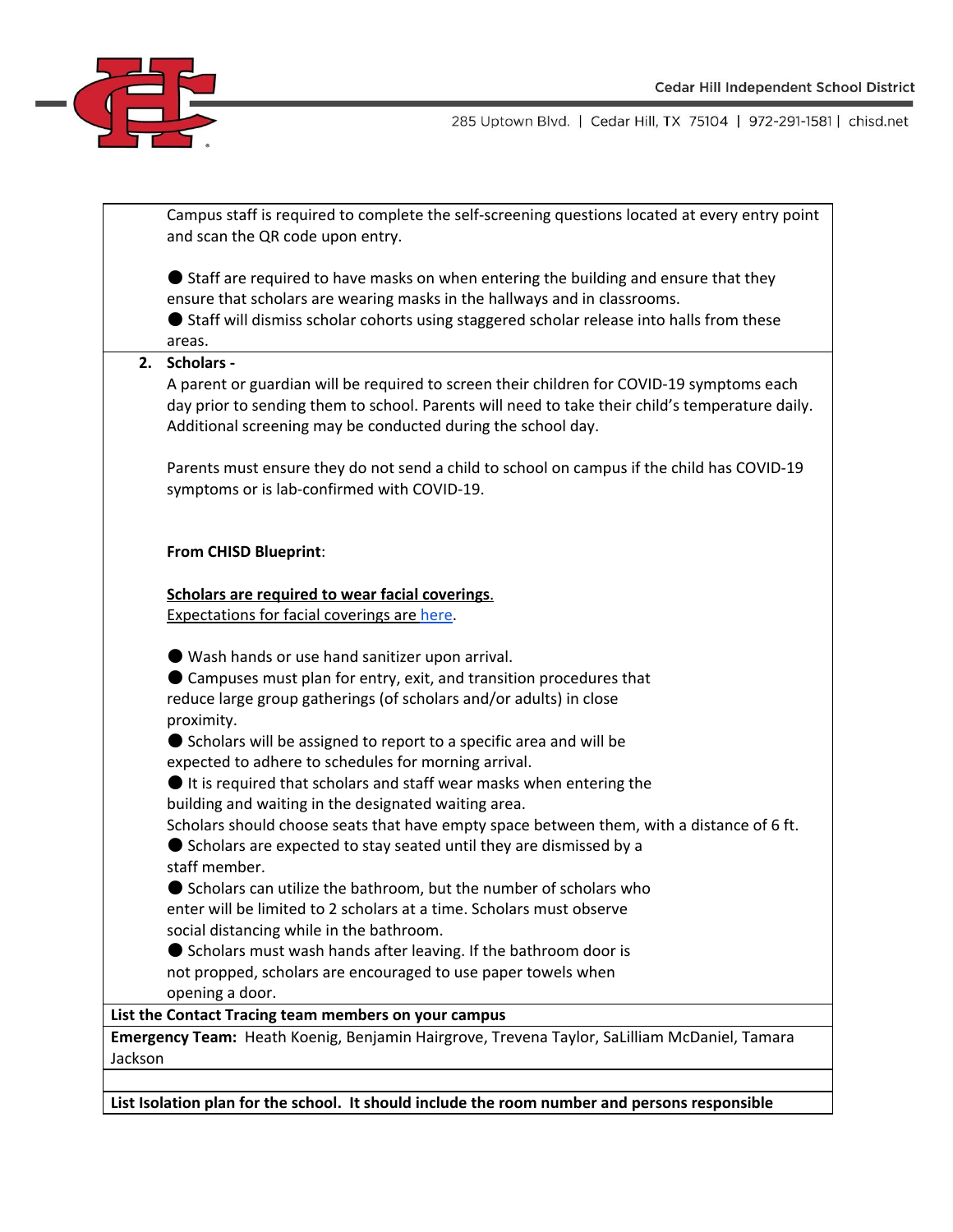

Room T206, Exit door 13, Restroom in the T Hall will be used, Persons responsible will be determined by the district.

#### **Social Distancing**

**Describe the classroom space in reference to social distancing.**

- **● [Include classroom schedules](https://docs.google.com/spreadsheets/d/1T4PQnPfnx0iauCoW-dwCmVX8n-_TkxsXhTFy1P97GHM/edit?usp=sharing)**
- **● Teacher Rotation (if applicable)**
- **● Class sizes: 17 Scholars following 6 feet social distancing guidelines.**

## **From CHISD Blueprint:**

#### Standard Classroom Procedures

Classroom protocols and procedures will include expectations regarding not sharing school supplies, social distancing, no or limited group work and hand washing or sanitizing, etc. Teachers will ensure high-touch areas in the classroom are wiped in between classes. Each classroom will be outfitted with the following:

- Visual reminders of distancing requirements will be in all classrooms marking off areas for common spaces and distancing best practices.
- Refillable alcohol-based hand sanitizer stations.
- Access to disinfectant to sanitize working surfaces.
- Whenever possible, scholars and staff will maintain consistent groupings of people to minimize the spread of the virus.
- Technology should be utilized when scholars are involved in collaborative work.
- Group or pair work can be implemented while maintaining physical distancing.
- In classroom spaces that allow it, consider placing scholar desks a minimum of six feet apart when possible.
- In classrooms where scholars are regularly within six feet of one another, schools should plan for more frequent hand washing and/or hand sanitizing and should consider whether increased airflow from the outdoors is possible.
- The use of outdoor space for learning will be considered when possible. Classroom groups working outside will maintain at least 12-ft of social distancing from other classroom groups.

#### **Supplies**

**Describe how classroom supplies and materials will be managed.**

## **● Computers, Books, Magazines, Writing Utensils, etc.**

Scholars are expected to have their own electronic device and writing utensils to use for class. Ebooks will be used whenever possible. Scholars will avoid sharing school supplies and will sanitize shared items after each use (i.e. calculators, lab equipment, etc.)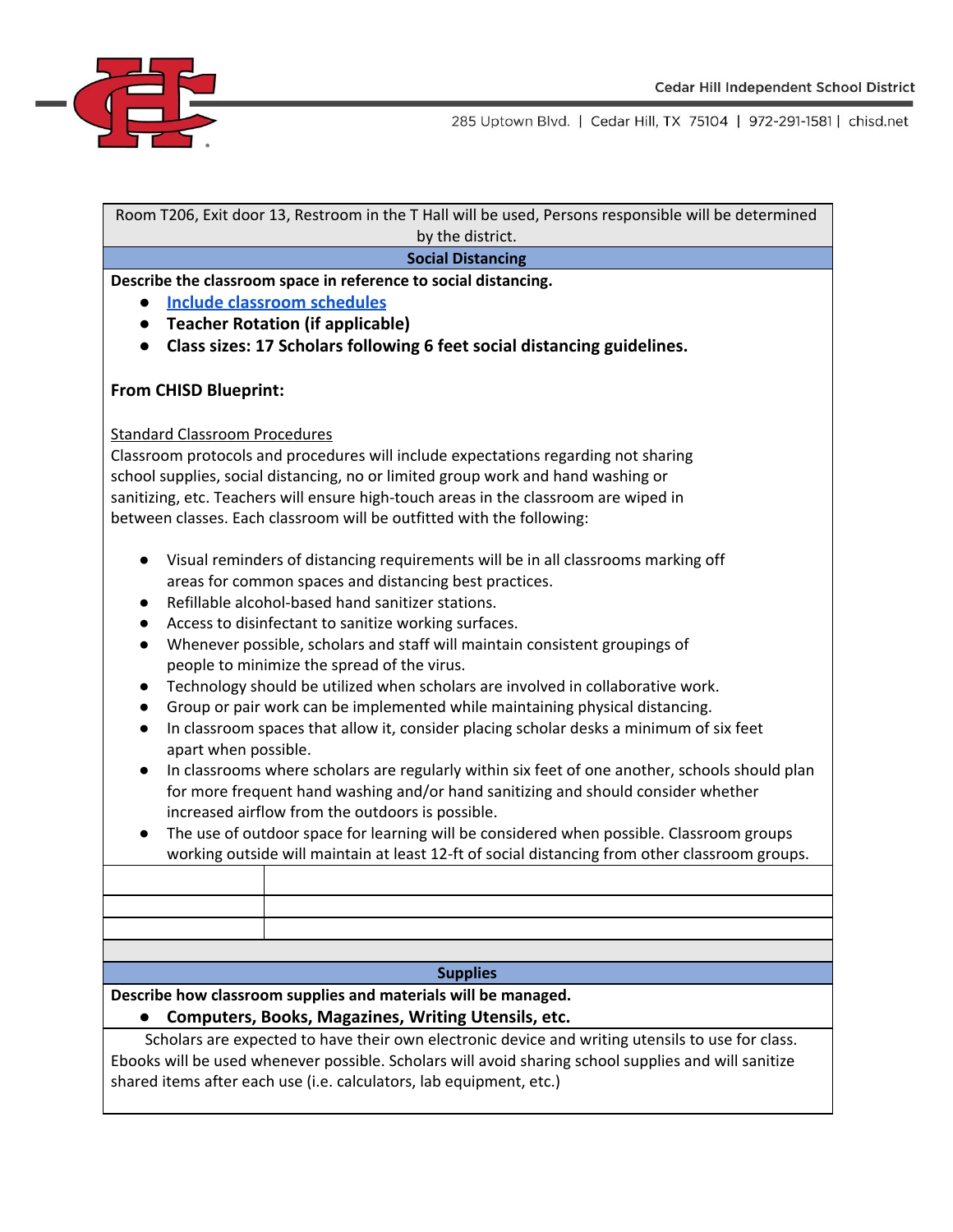

**● Who will distribute the PPE to staff and scholars** Mr. Wilborn

#### **Common Areas**

**Describe how common areas will be managed for recommended physical distancing.**

#### **From CHISD Blueprint:**

- Scholars are expected to observe and follow school hall traffic flow directions while maintaining social distancing guidelines.
- Scholars and staff must wear face coverings in the halls and avoid gathering in large groups during passing periods.
- To prevent congregating during transition times, scholars will not be assigned an academic locker. Scholars will be permitted to bring backpacks to class.
- Staggered releases from each class will be organized to limit the number of scholars in the hallway during transitions.
- In two-way halls, scholars are expected to stay to the far right of the hall when walking.
- Visual markers will be developed to help scholars maintain physical distances and adhere to established campus traffic flow in hallways.
- Traffic patterns will be established throughout the campus that separate individuals to the greatest extent possible.
- Scholars should immediately report to their next class and not congregate in the hallway.

#### **Cafeteria**

**How will meal times be managed with respect to physical distancing and disinfection?**

#### **From the CHISD Blueprint:**

- Scholars will be expected to follow campus guidelines for cafeteria procedures.
- Scholars will be seated according to a seating plan for scholars consistent with social distancing guidelines
- All scholars are expected to wash hands or use hand sanitizer prior to entering the cafeteria.
- Scholars are encouraged to read and adhere to the expectations and posted directional prompts/signs to ensure for proper social distancing.
- At schools with open lunch, scholars are required to wash hands or use hand sanitizer upon their return to school.
- We have increased to four lunch periods. If additional space is needed, we have five tables outside and could set up additional desks on the upper floor around the cafeteria.
- Meals will be placed on the desks. Scholars will sit at a desk with lunch.

#### **Scholar Mixing**

**Describe how limiting scholar mixing will be managed.**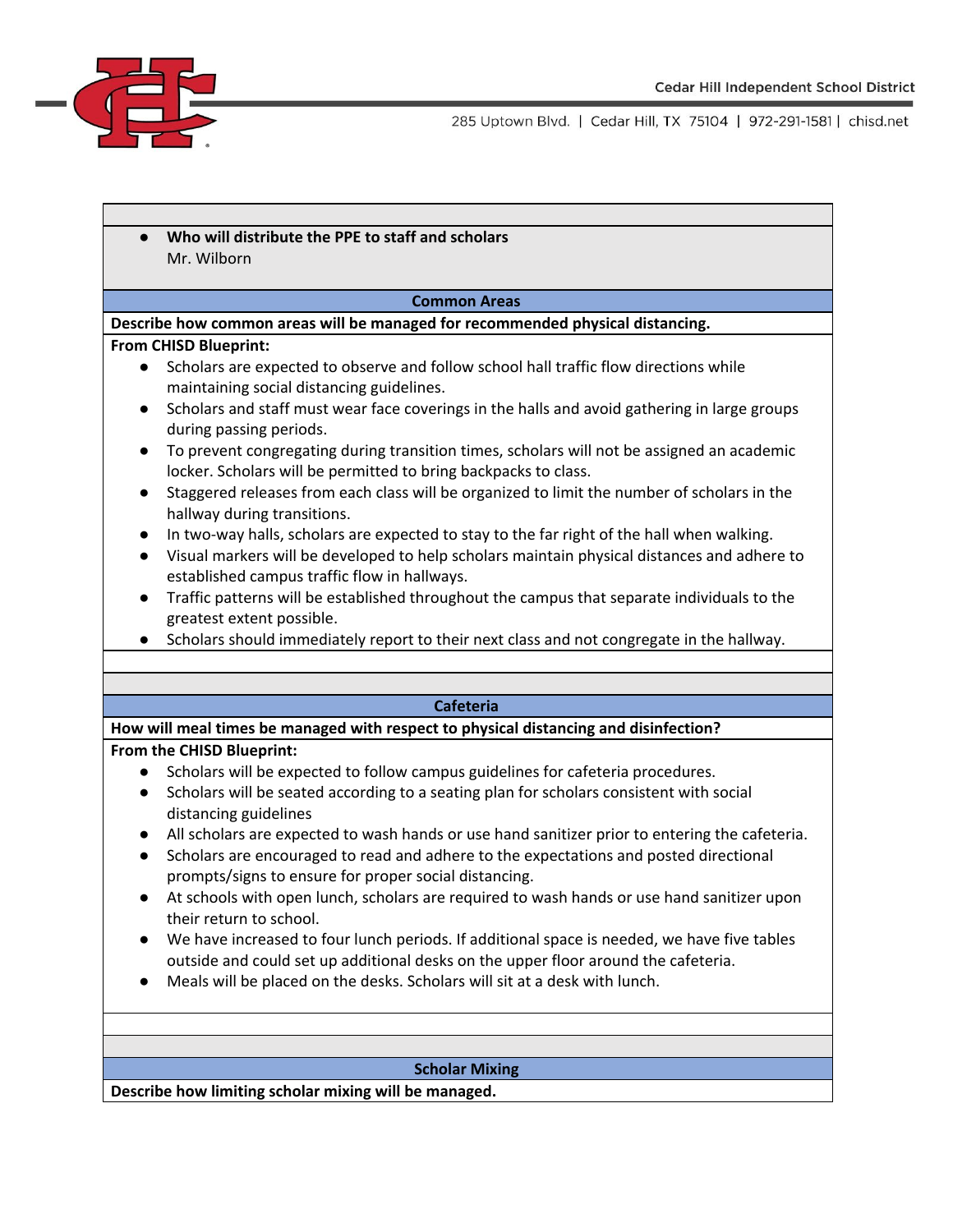

- **● Extra-curricular activities (sports, clubs, etc.)**
- **● Music classes, Physical Education**
- **● Passing periods**

## **Extra-curricular activities (sports, clubs, etc.)**

No assemblies or other gatherings of more than 9 people will be held such as dances, back to school events, and performances.

We will not have after-school clubs unless they are for UIL in which case we will follow UIL guidelines.

PTSA and Success Booster Club Meetings will be held virtually.

We will not have class parties or treats at this time.

We will only have virtual field trips.

## **Band classes, Music, Theatre**

## **From CHISD Blueprint:**

- Large group practice sessions, sectionals and rehearsals will adhere to social distancing guidelines provided by an authorized entity (e.g., CHISD, TEA, UIL, etc.).
- Fine arts music private lesson teachers will not be allowed to teach on campus facilities until further guidance is provided by an authorized entity. Private lessons may continue to be conducted virtually if agreed upon between individual families and the lesson teacher. All district guidelines and pricing will continue to be adhered to.
- Off-campus fine arts performances will only be conducted if specific guidance is provided by an authorized entity (e.g., CHISD, TEA, UIL, etc.).
- Concerts/performances may be adjusted based on health and safety guidelines provided by an authorized entity (e.g., CHISD, TEA, UIL, etc.) including but not limited to transportation procedures, number of attendees, and the orientation of concerts.
- All fine arts performances will be streamed online when possible.
- Booster club meetings should be held virtually to minimize outside exposure to campuses.
- Scholars will access private practice rooms and communicate virtually with private lesson instructors.
- Scholars will use their own instruments

## **Physical Education**

## **From CHISD Blueprint:**

- Whenever possible, physical education classes will be held outside to allow for maximum physical distance between scholars.
- Any activities bringing in scholars to close physical contact will be avoided.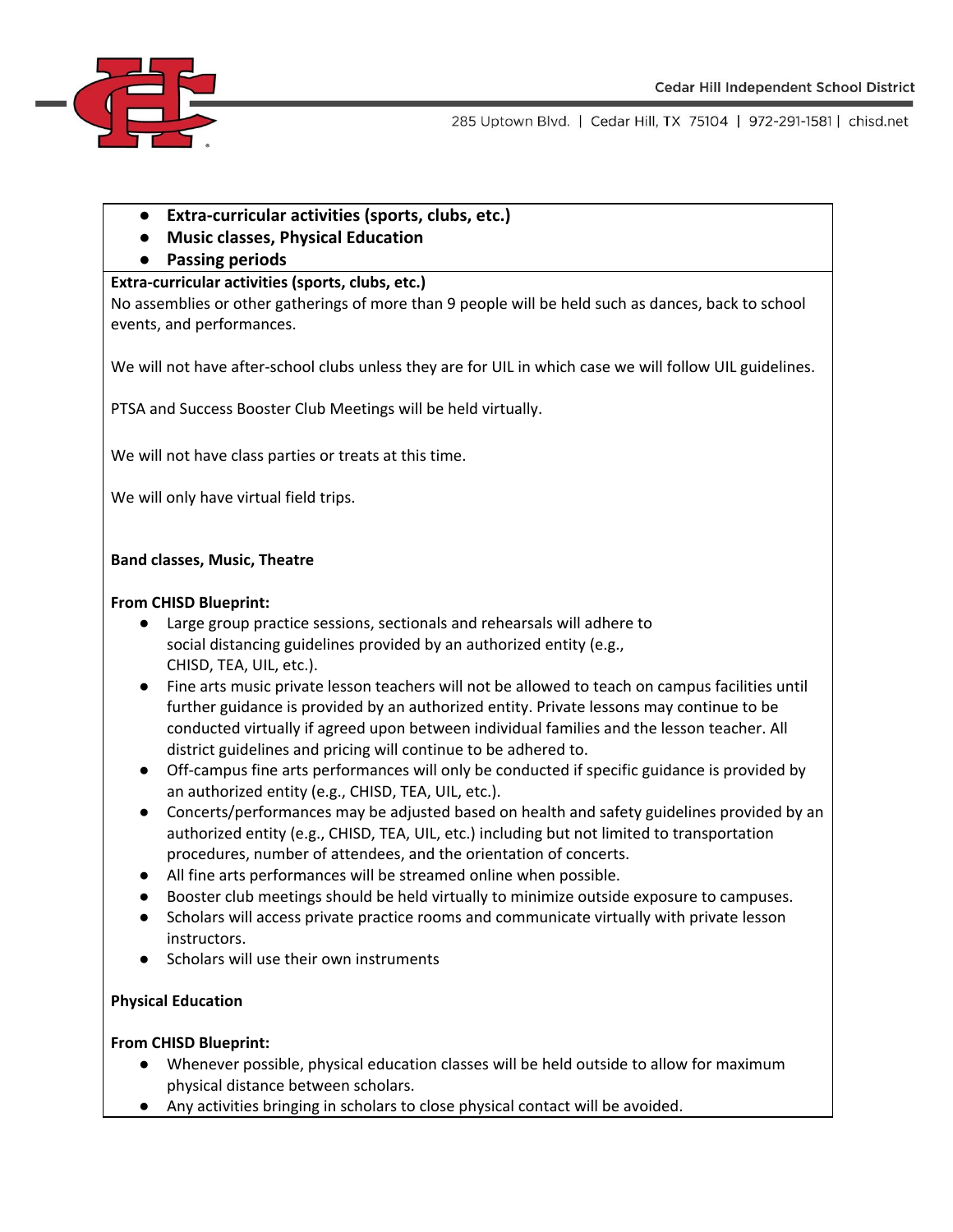

- Visual markers will be on the gym floor and bleachers as reminders of social distancing rules.
- Procedures will be implemented in the locker rooms to limit social distancing.
- Equipment will be disinfected after each use.
- Activities requiring multiple scholars to touch or handle the same equipment will be avoided.
- Sanitizing areas and access to handwashing will be provided.

#### **Art**

- Scholars will be required to wear masks in the art classroom.
- Appropriate social distancing measures will be followed.
- Scholars will use their own art supplies to minimize sharing equipment, tools and materials as much as possible.
- In the event that art materials are shared, they will be sanitized and wiped down after each use.
- Scholar work areas will be sanitized in between use.

## **Library**

- Social distancing will be maintained while in the library.
- Scholars and staff will wash/sanitize hands upon entering and after visiting the library.
- High-touch surfaces (e.g., table tops, chairs, door handles, etc.) will be disinfected regularly.
- Occupancy will be limited.

## **Passing periods**

#### *\*See Common Areas Section*

Scholars are expected to observe and follow school hall traffic flow directions while maintaining social distancing guidelines.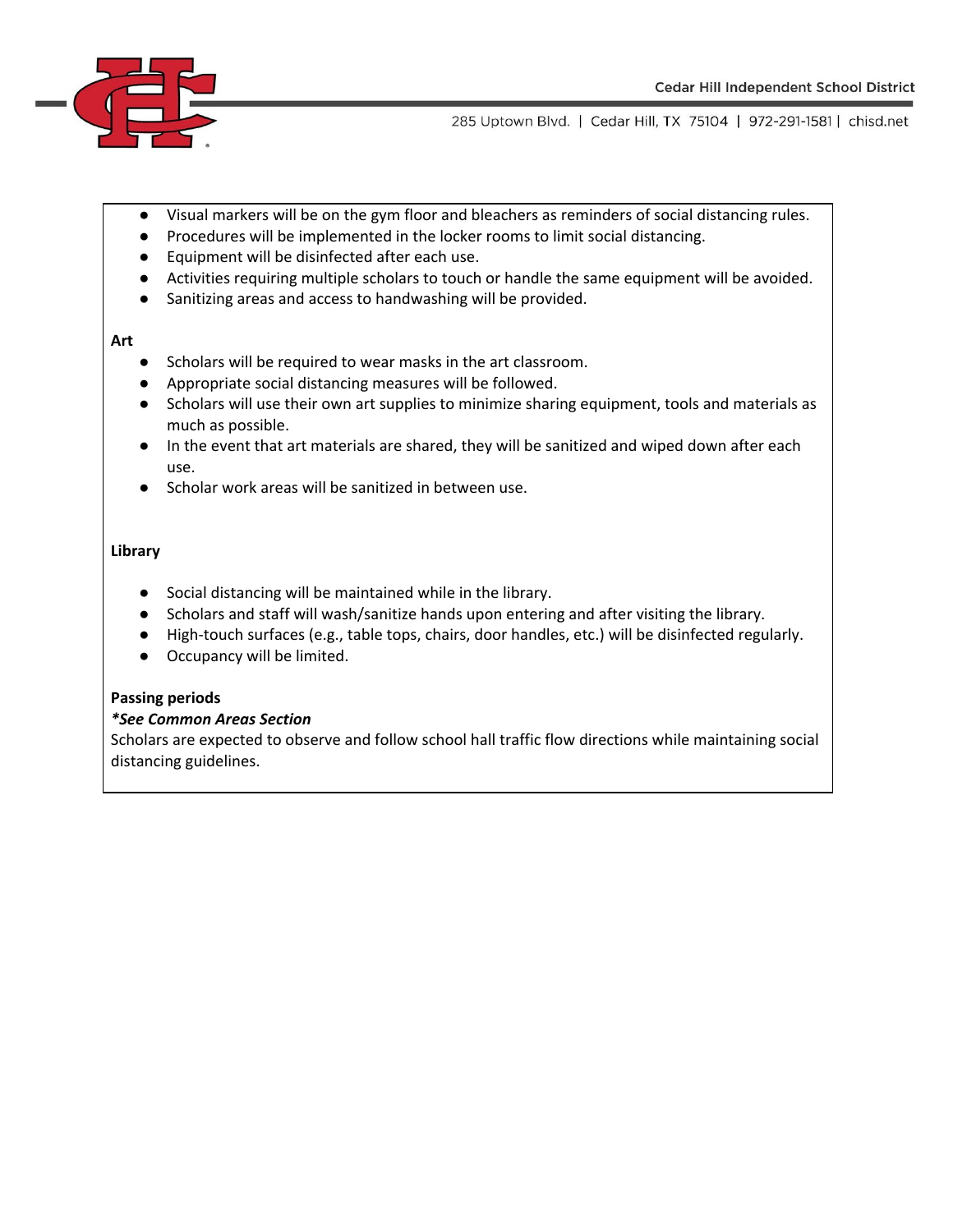

Scholars and staff must wear face coverings in the halls and avoid gathering in large groups during passing periods.

Staggered releases from each class will be organized to limit the number of scholars in the hallway during transitions.

Scholars are expected to stay to the far right of the hall when walking.

Visual markers will be developed to help scholars maintain physical distances and adhere to established campus traffic flow in hallways.

Scholars should immediately report to their next class and not congregate in the hallway.

Scholars and staff must wear face coverings in the halls and avoid gathering in large groups during passing periods

## **Nurses Office**

**Describe how personnel will handle regular medication distribution, manage persons presenting as ill, and potential outbreaks.**

Refer to CHISD Blueprint

## **Personal Protective Equipment (PPE)**

**How will PPE be used at the school(s)?**

## **Face Coverings (CHISD Blueprint)**

Personal Protective Equipment (PPE) is for protection and to mitigate the spread of COVID-19. At times these items may be mandated for scholars, staff, and guests; at other times it may be highly recommended.

Facial coverings are required for all scholars in CHISD. These items will be worn at all times with the following exceptions:

- Eating and drinking
- Certain classroom activities as permitted by the teacher
- Certain times in physical education classes when permitted
- Any documented illness or disability that prevents a scholar from wearing the mask

Facial coverings (masks, buffs) that are required and/or that are opted for will follow the following guidelines: